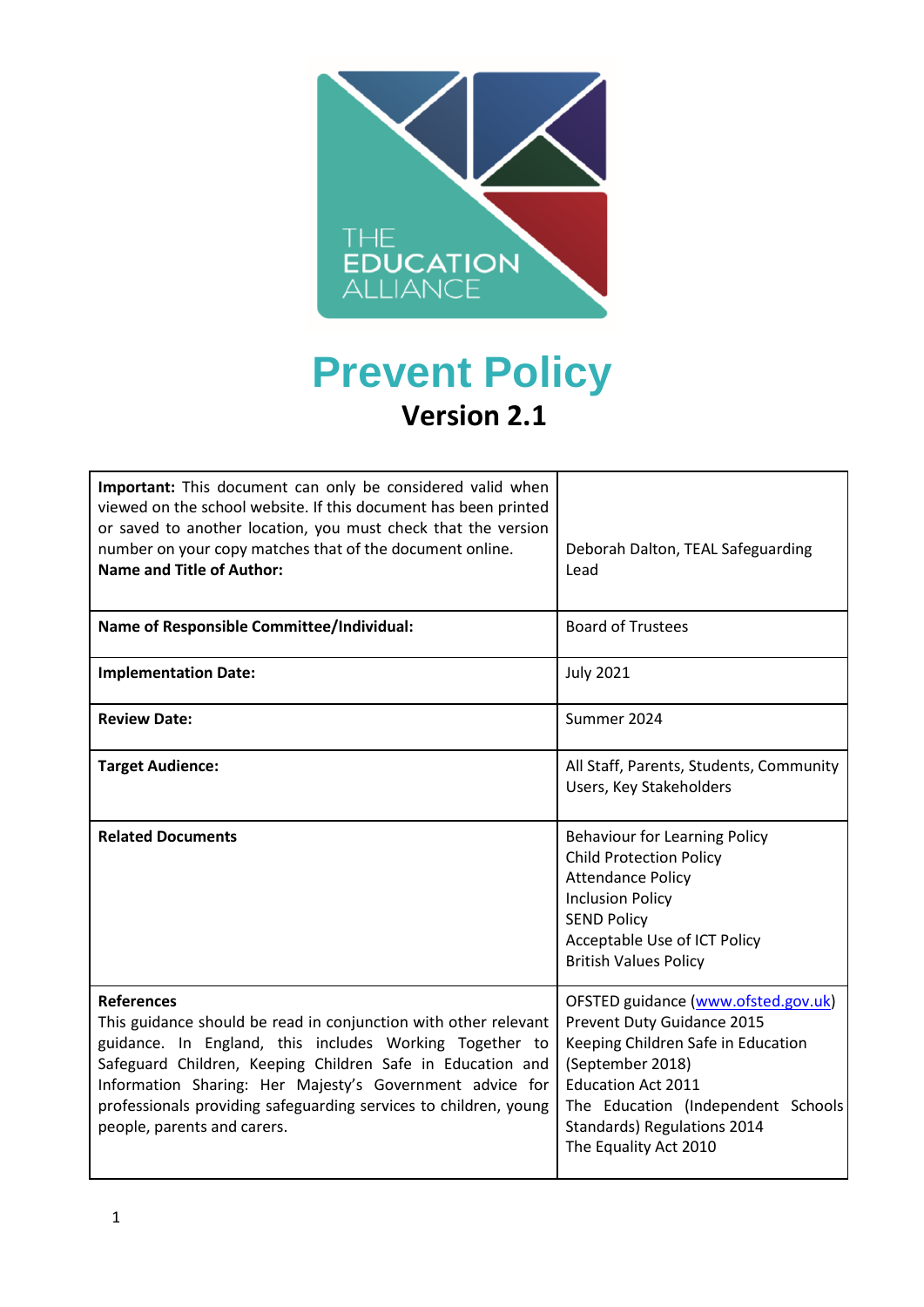# **Policy Contents**

**Policy Statement** 

- **1. Purpose and Scope**
- **2. Roles and Responsibilities**
- **3. Equality and Diversity**
- **4. Teaching and Learning**
- **5. Definitions**
- **6. Systems and Procedures**
- **7. Referral and Intervention**
- **8. Monitoring of Compliance with and Effectiveness of the Policy**
- **9. Review**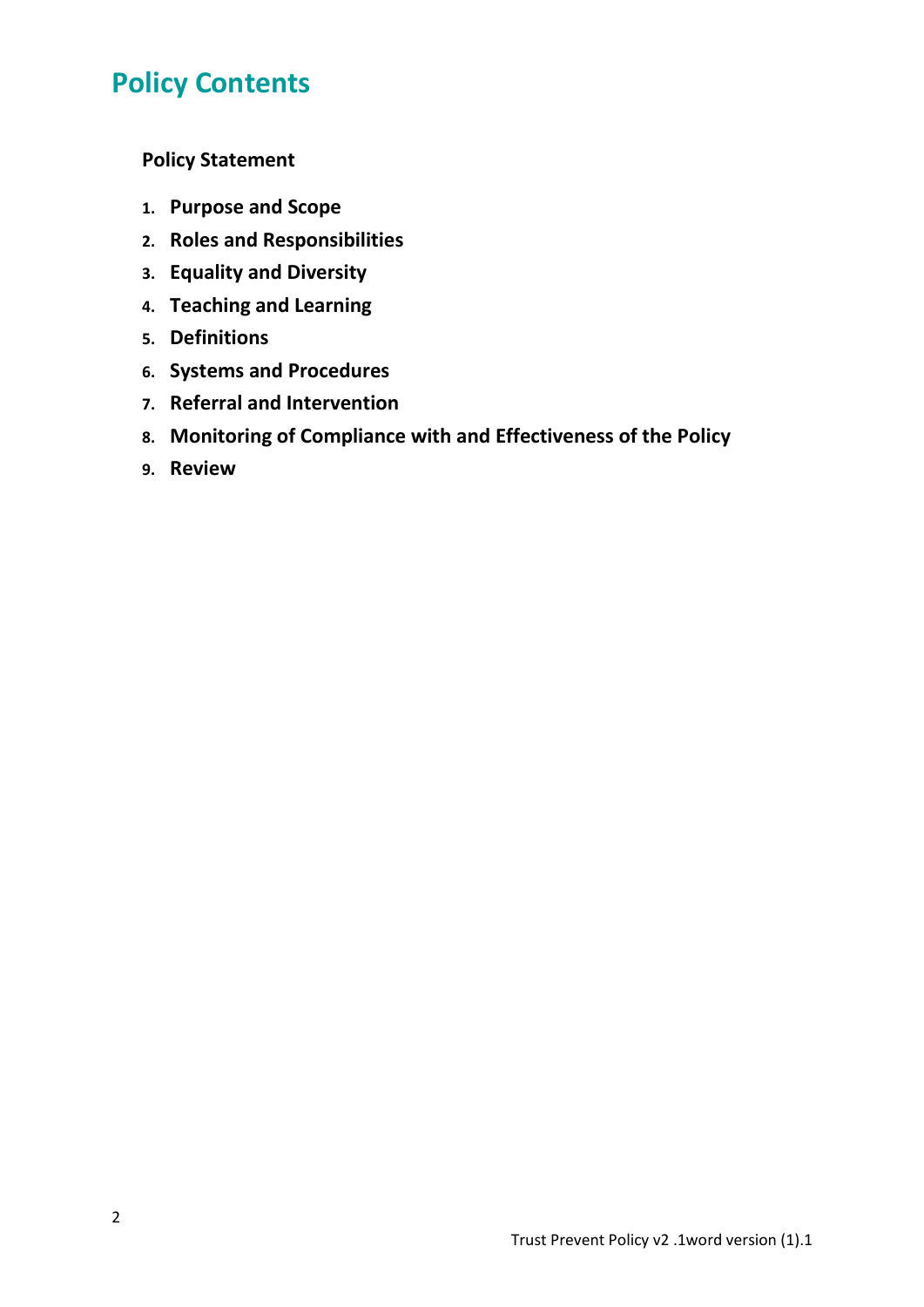#### **Policy Statement**

This policy outlines the principles and values underpinning the expectations of The Education Alliance for preventing and responding to extremism.

#### **1. Purpose and Scope**

The threat to the UK from extremism, such as international terrorism, is substantial. The safeguarding threats that we now face are more diverse than ever before, dispersed across a wider geographical, social, technological and cultural platforms.

Dealing with violent extremism is nothing new. Throughout history there have been groups prepared to use violence to achieve their aims. A small minority of these seek to groom and radicalise young people with an ideology which may justify the use of violence through a distorted interpretation of a particular set of values.

In line with guidance from the Department for Education (DfE), The Education Alliance aims to safeguard all its children from the threat of extremism. We have a zero tolerance of extremist ideologies and behaviour. The school ensures that our care, guidance and curriculum empowers children to reject violent or extremist behaviour and to be safeguarded through education.

Young people can be exposed to a wide range of extremist influences or prejudiced views and behaviours, including via the internet, from an early age. Early intervention and education is a preferable way of safeguarding against extremism and radicalisation.

#### **2. Roles and Responsibilities**

It is everyone's responsibility to identify, report on and prevent extremism. Each group has individual responsibilities that must be adhered to if extremism is to be dealt with effectively.

#### **School Leaders:**

- Must ensure that staff are aware of and have read the policy and understand the procedures outlined.
- Must ensure students and, where appropriate, parents/carers, are given regular feedback on the action being taken.
- Must report concerns to the Humberside Prevent Team [Prevent@humberside.pnn.police.uk](mailto:Prevent@humberside.pnn.police.uk)

#### **Staff:**

- Must read and adhere to the policy.
- Should provide a safe place in which young people can debate ideas and discuss controversial ideas.
- Must always strive to be aware of potential or actual extremism and take action when there are concerns.
- Must report and record all concerns following the school's procedures.
- Must not promote partisan political views in teaching and where political issues are brought to the attention of students they are offered a balanced presentation of opposing views.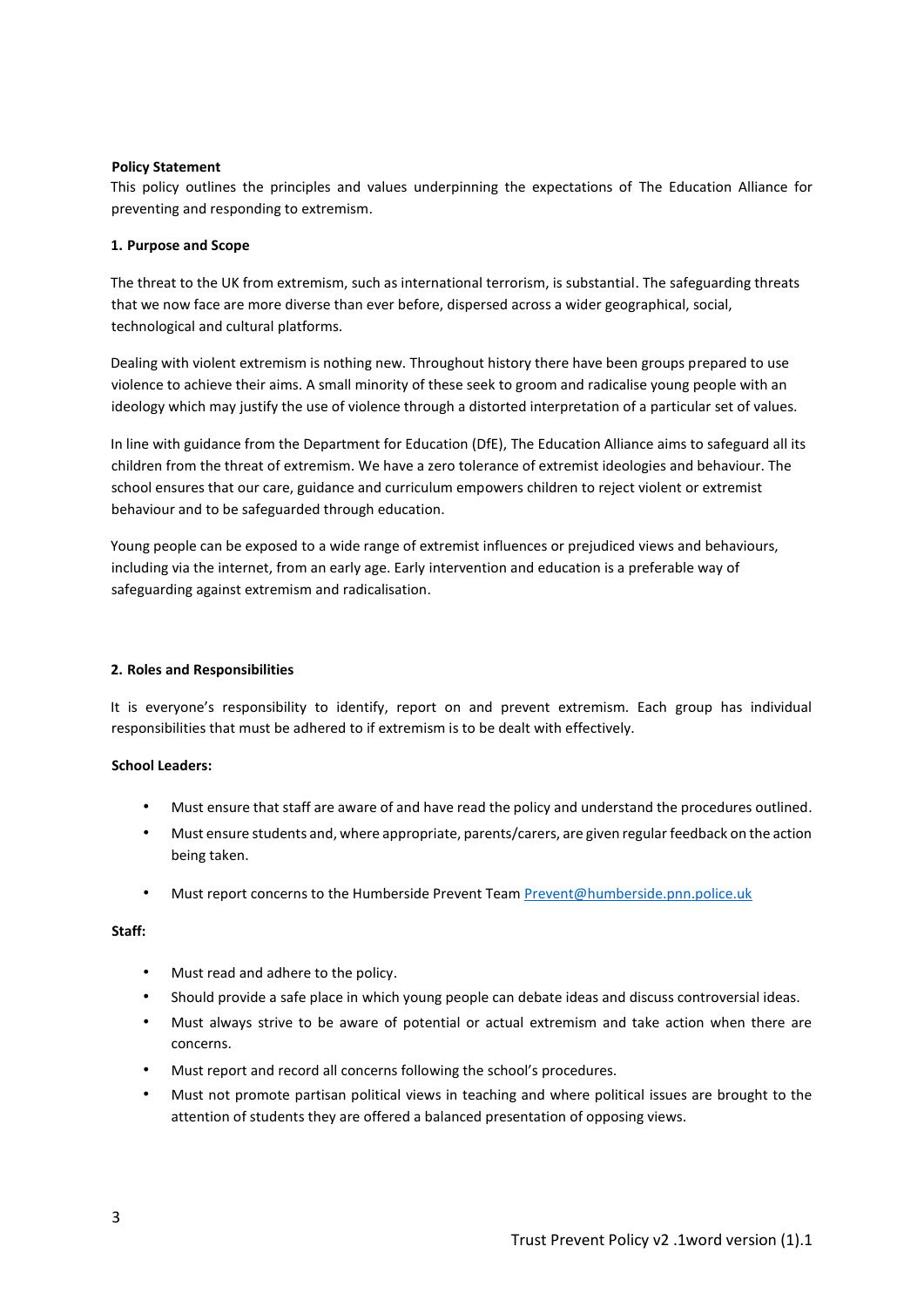#### **Trustees / Governors**:

- Must ensure that the school has a Prevent policy and that it is regularly reviewed every two years.
- Must ensure that there is a member of the Senior Leadership Team in each school that has specific responsibility for Prevent agenda, usually the Designated Safeguarding Lead.
- Must ensure that the effectiveness of the Prevent Policy is regularly monitored and that this is reported to the Local Governing Bodies.

#### **Parents:**

- Should contact the school immediately if they know or suspect their child is at risk in order to work in partnership with the school. This applies even if the child has asked for 'secrecy'.
- Should share with the school any concerns they have that children are at risk of extremism, even when it does not directly involve their child.

#### **3. Equality and Diversity**

The Education Alliance is committed to:

- Eliminating discrimination and promoting equality and diversity in its policies, procedures and guidelines.
- Delivering high quality teaching and services that meet the diverse needs of its student population and its workforce, ensuring that no individual or group is disadvantaged.

## **4. Teaching and Learning**

Our aim is to deliver teaching and learning which meets the needs of every single student in school, basing our planning on rigorous assessment and observation, mapping out challenging, supportive next steps. We plan our curriculum activities and our personalised teaching and learning approach to match the following rationale:

- Flexible, personalised timeframes for learning, based on excellent student-centred teaching with teachers highly conversant in the complexities and specialisms of their practice.
- Cross Curricular Big Questions at Key Stage 3, encouraging deep-thinking investigations, which prepare our students for 21<sup>st</sup> Century living and engage them in learning with enjoyment and passion.
- Inspirational and challenging learning activities, which have the principles of enquiry and investigation at their core, generating a lifelong love of learning, enquiry and discovery and a systematic means of approaching challenging and new tasks.
- Cross-phase and multi-disciplinary expertise for planning, delivery, monitoring and review, to ensure each child has the opportunity to build successfully on their learning from 4 to 19.
- Student resilience, independence, confidence and readiness to meet the rigours of education, through to the work place, university and beyond, and the demands of living and working in a rapidly-changing technological world.
- Innovative, immersive and inclusive learning resources, combining the best of expert input, outdoor, hands-on, experiential learning and digital interfaces, to give students every opportunity to aspire to their full academic potential.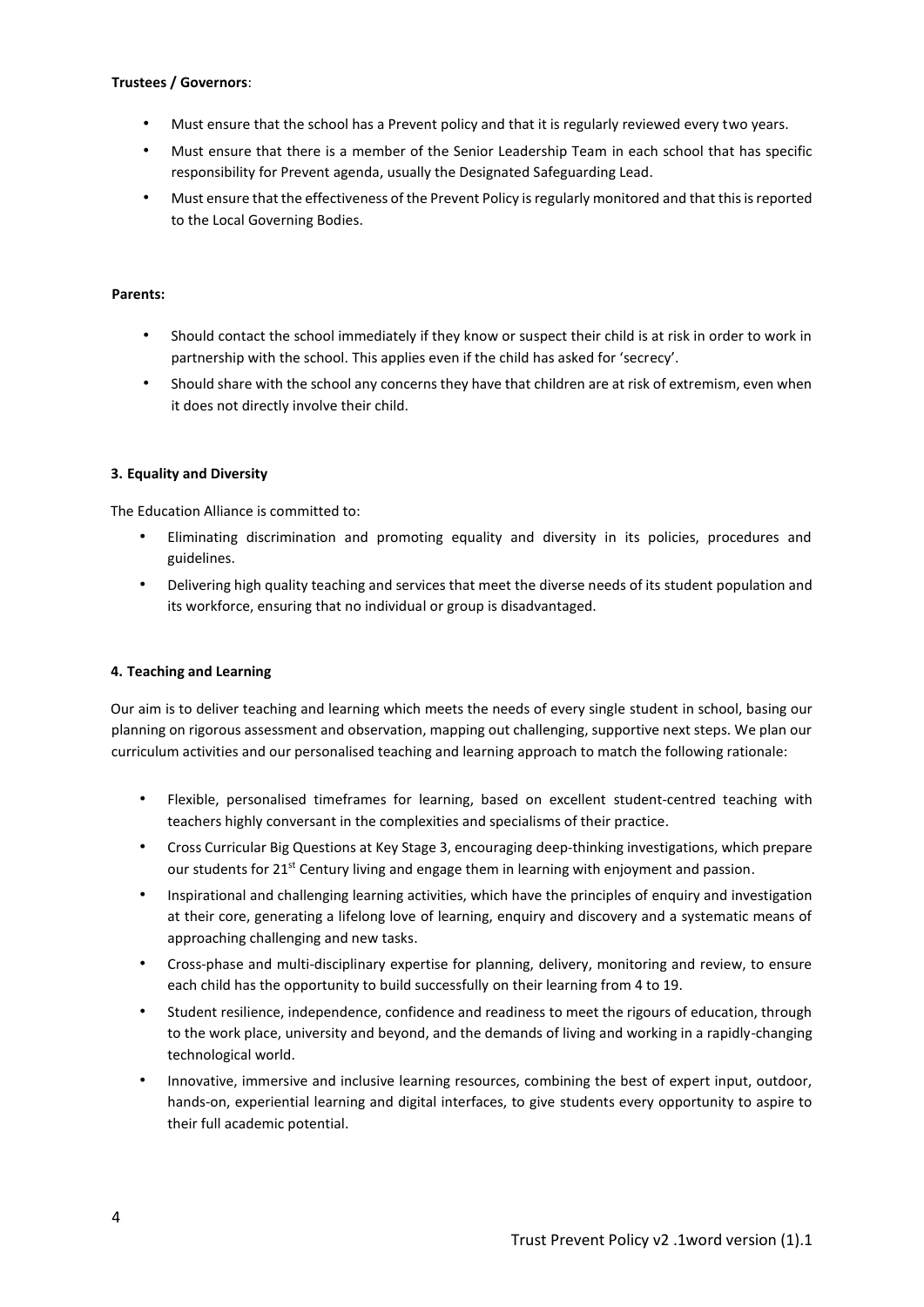#### **5. Definitions**

Radicalisation can be both violent and non-violent. Radicalisation is a process by which an individual or group comes to adopt increasingly extreme political, social or religious ideals and aspirations that reject or undermine contemporary ideas and expressions of freedom of choice.

Extremism can be defined as "holding of extreme opinions: the holding of extreme political or religious views or the taking of extreme actions on the basis of those views". Preventing extremism in our school is a matter of safeguarding.

### **6. Systems and Procedures**

Under the statutory guidance issued under section 29 of the Counter-Terrorism and Security Act 2015, our schools will ensure that children are safeguarded from extremism in the following ways, from the very beginning of their school career:

- All staff are trained to have an awareness and understanding of the risk of radicalisation in our area, institution or body.
- School leaders ensure that all staff understand what radicalisation means and why young people may become vulnerable to it.
- Understand what is meant by the term 'extremism' and what that means in a particular school's specific context.
- Understand the relationship between extremism and terrorism.
- Work in partnership to ensure positive co-operation, for example with other schools, the police and members of the community.
- All staff are trained to know what measures are available to prevent children being drawn into extremism and how the ideology can be challenged.
- All staff are given clear directions as to how to identify and record and causes for concern, as well as how to escalate those to the safeguarding officer in school.

We teach a broad and balanced curriculum which promotes the spiritual, moral, cultural, mental and physical development of students and prepares them for the opportunities, responsibilities and experiences of life.

Through our liaison with parents and families, across The Education Alliance, as well as other agencies and stakeholders, we promote community cohesion.

Through our PHSE programmes, extra-curricular activities, tutor time, citizenship, community contribution schemes and inclusion intervention programmes, we fulfil our explicit requirement to promote fundamental British values, promoting the spiritual, moral, social and cultural development of students.

#### **Prevent in The Education Alliance Schools**

We recognise that we serve a large community of families, from an increasingly wide range of back grounds, some of whom are impressionable or even vulnerable members of society, which accordingly places clear duties upon us to keep children safe and promote their welfare.

All staff are trained to be alert to any safeguarding and child protection issues in the child's life at home or elsewhere.

The staff are trained to take action to protect children from harm and are alert to harmful behaviour by other adults (or peers) in the child's life. Focus on children's personal, social and emotional development is achieved through the delivery of a broad and balanced curriculum. Community cohesion is enhanced through the work of expert teams such as: pastoral leaders; house leaders; inclusion specialists and learning support staff. In addition tutors provide personal and academic mentoring.